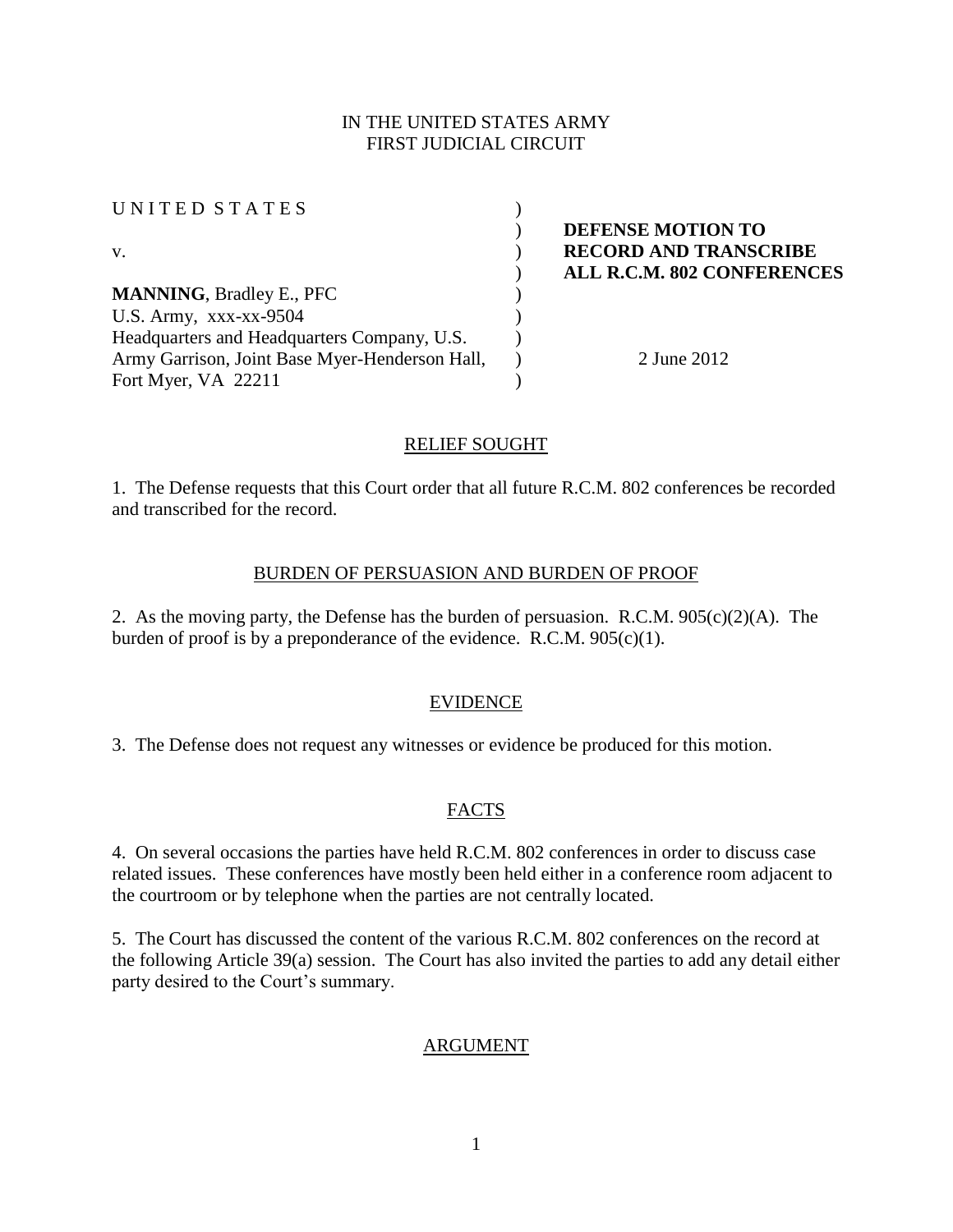6. The Defense submits that this Court should order that all future 802 sessions be recorded and transcribed for the record for four reasons: (1) The Government often uses the 802 sessions to re-litigate matters already decided by the Military Judge under the auspices of "clarification"; (2) the Government often takes positions in 802 sessions which are inconsistent with its motions and what is says in open court; (3) the Government makes admissions in the 802 sessions which are relevant to the Defense's discovery requests; and (4) there is sometimes confusion as to exactly what was said at the 802 session.

7. First, the Government has used the opportunity that the 802 sessions provide to re-litigate issues already decided by the Military Judge under the guise that it was simply "clarifying" something. For instance, in its 23 March 2012 Ruling, the Court ordered that the Government produce the Department of State damage assessment. Appellate Exhibit XXXVI. The Government then sought "clarification" as to what it had to produce, given that the Department of State "had not completed a damage assessment." The Government then used that opportunity to argue that a draft damage assessment is not discoverable under *Giles* because it is speculative. Appellate Exhibit LXXI. Far from clarifying the Court's ruling, the Government was attempting to take issue with it. This happened again during the latest 802 session. The Court once again ordered the Government to provide a Department of State witness to testify as to what documents the department had that were responsive to the Defense's repeated discovery requests. The Government once again took this as an opportunity to re-litigate the issue, insisting that the Defense did not have the right to ask a Department of State witness questions about what they possess because this is a classic "fishing expedition." Again, when the Government disagrees with the Court's ruling, it simply asks for an 802 for "clarification."

8. Second, the Government will often say something in an 802 session that is inconsistent with what it says in its motions and what it says in open court. In one 802 session, the Defense asked what material from the FBI file the Government intended to produce since its motion was unclear in this respect (and the Court had not ruled on this issue, given that the Government represented that it was in the process of producing all discoverable material). In the 802 session, the Government explained that some portions of the FBI file do not deal with PFC Manning at all – accordingly, those would not be produced. Everything else would be. In its subsequent motions and in open court, it changed its position and said that only *Brady* was discoverable from the FBI file. Similarly, the issue regarding ONCIX and "damage assessments" vs. "investigative" files was dealt with during an 802 session. The Government claimed that the Defense was using the wrong terminology in its discovery requests and that's why it was not getting what it was looking for. Appellate Exhibit LXXII. Now, the Government is using the term "damage assessments" in the way that it told the Defense was incorrect. *See* Attachment. This Court and an appellate court should have the benefit of the Government's shifting litigation positions.

9. Third, the Government makes admissions or statements during these 802 sessions that it later denies – which is made easier by the fact that there is no transcript of exactly what the Government said during that session. For instance, the Government said during the latest 802 conference that the requested Department of State materials were simply not discoverable under R.C.M. 701(a)(2) or R.C.M. 701(a)(6). The Defense asked how the Government could make this statement, given that it had not even reviewed the files? Now, it its Response to the Defense